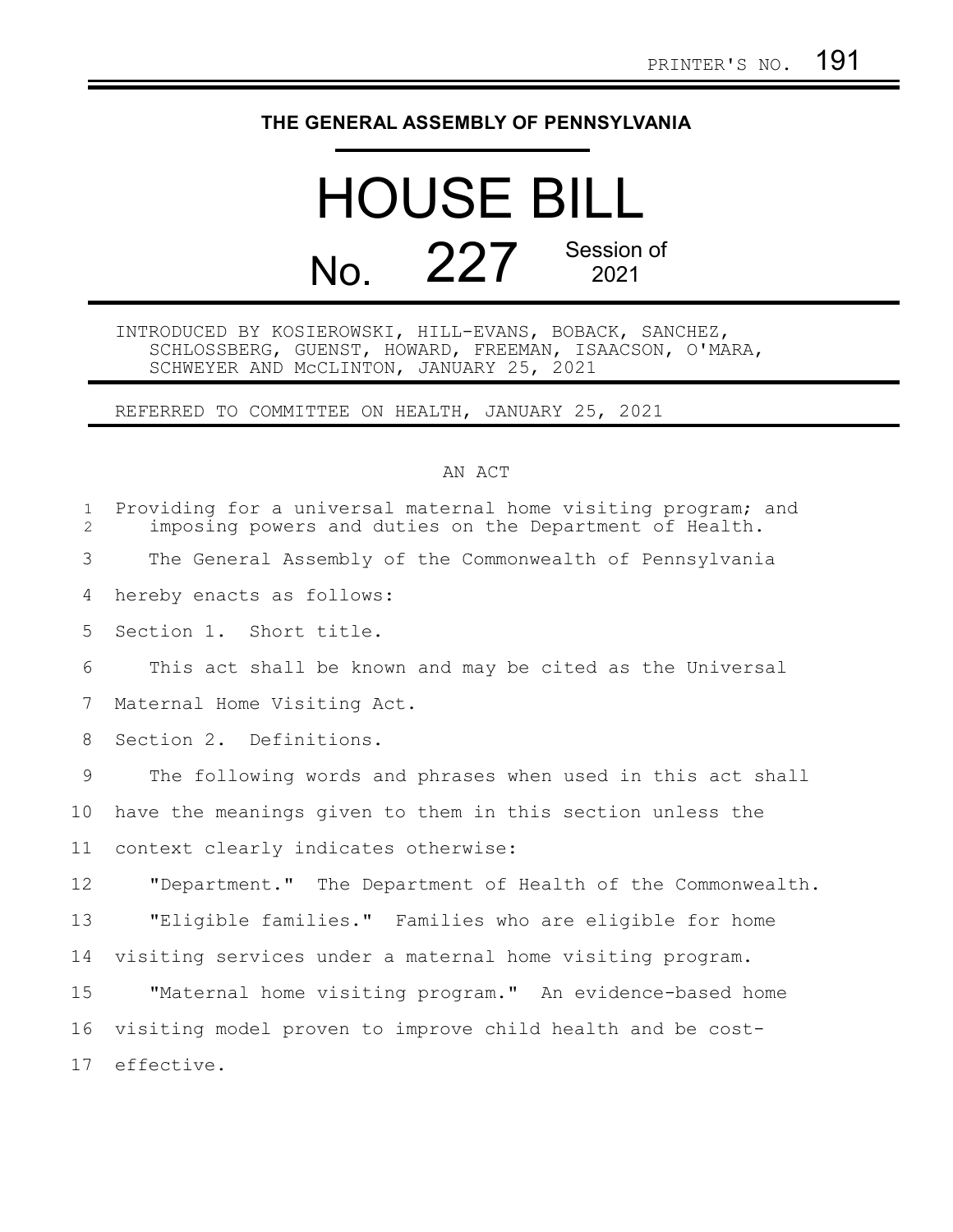Section 3. Universal maternal home visiting. 1

(a) Purpose.--It is the goal of the Commonwealth to offer maternal home visiting programs universally to eligible families. 2 3 4

(b) Home visiting plan.--Within 100 days of the effective date of this subsection, the department shall establish a fiveyear plan to offer evidence-based maternal home visiting programs to eligible families. The department shall publish the plan on its publicly accessible Internet website. 5 6 7 8 9

(c) Contents of plan.-- 10

(1) The plan may include: 11

(i) Expansion of existing maternal home visiting programs. 12 13

(ii) Proposed applications for Federal and foundation grant funding. 14 15

16

(iii) Social impact bonds.

(iv) Other programs the department identifies that would result in an efficient expansion of maternal home visiting service offerings. 17 18 19

(2) The plan shall target expansion of maternal home visiting programs by at least 20% per year. 20 21

(d) Department actions.--The plan shall detail actions that the department may pursue without additional legislative action. Within 60 days of the plan's publication on the department's publicly accessible Internet website, the department shall commence those actions. 22 23 24 25 26

(e) Action by General Assembly.--For aspects of the plan that require additional action by the General Assembly, the department shall include in the plan specific requests and outlines of legislative action needed, including budget 27 28 29 30

20210HB0227PN0191 - 2 -